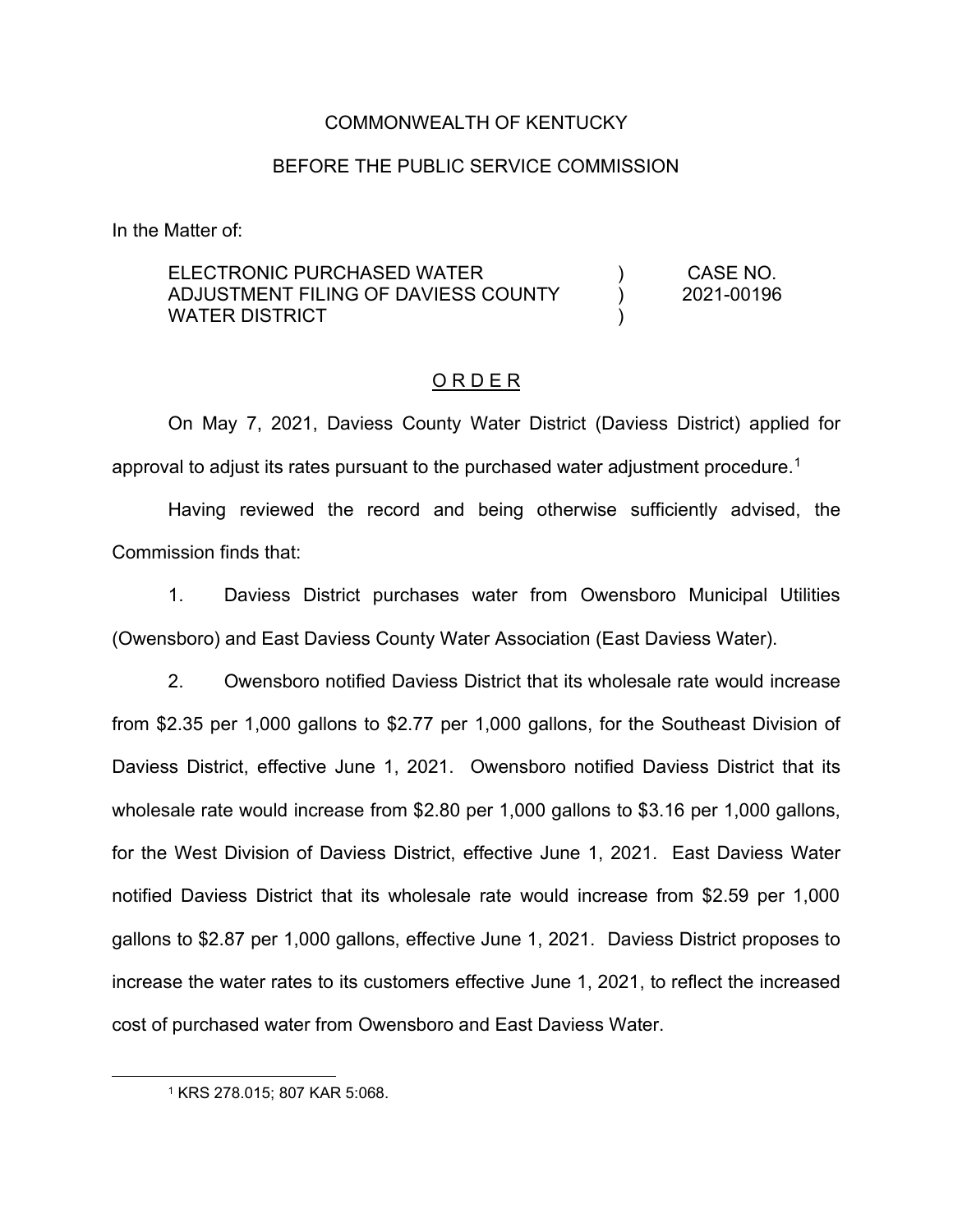3. Daviess District proposed a purchased water adjustment factor of \$0.46 per 1,000 gallons in its application.

4. During the 12 months ended March 31, 2021, the Southeast Division of Daviess District purchased 696,066,500 gallons of water from Owensboro, the West Division of Daviess District purchased 401,035,400 gallons of water from Owensboro and 6,556,710 gallons from East Daviess Water. During the same period, Daviess District sold 964,712,200 gallons of water. The increase in the cost of purchased water is \$438,556.55 resulting in a purchased water adjustment factor of \$0.46 per 1,000 gallons.

5. The purchased water adjustment factor of \$0.46 per 1,000 gallons, as calculated in Appendix A to this Order, is fair, just and reasonable and should be approved.

6. Daviess District's proposed rates are approved.

7. The rates as set forth in Appendix B to this Order are fair, just and reasonable and should be approved for water service rendered by Daviess District on and after June 1, 2021.

IT IS THEREFORE ORDERED that:

1. The purchased water adjustment factor of \$0.46 per 1,000 gallons is approved.

2. The rates proposed by Daviess District are approved.

3. The rates as set forth in Appendix B to this Order are approved for water service rendered by Daviess District on and after June 1, 2021.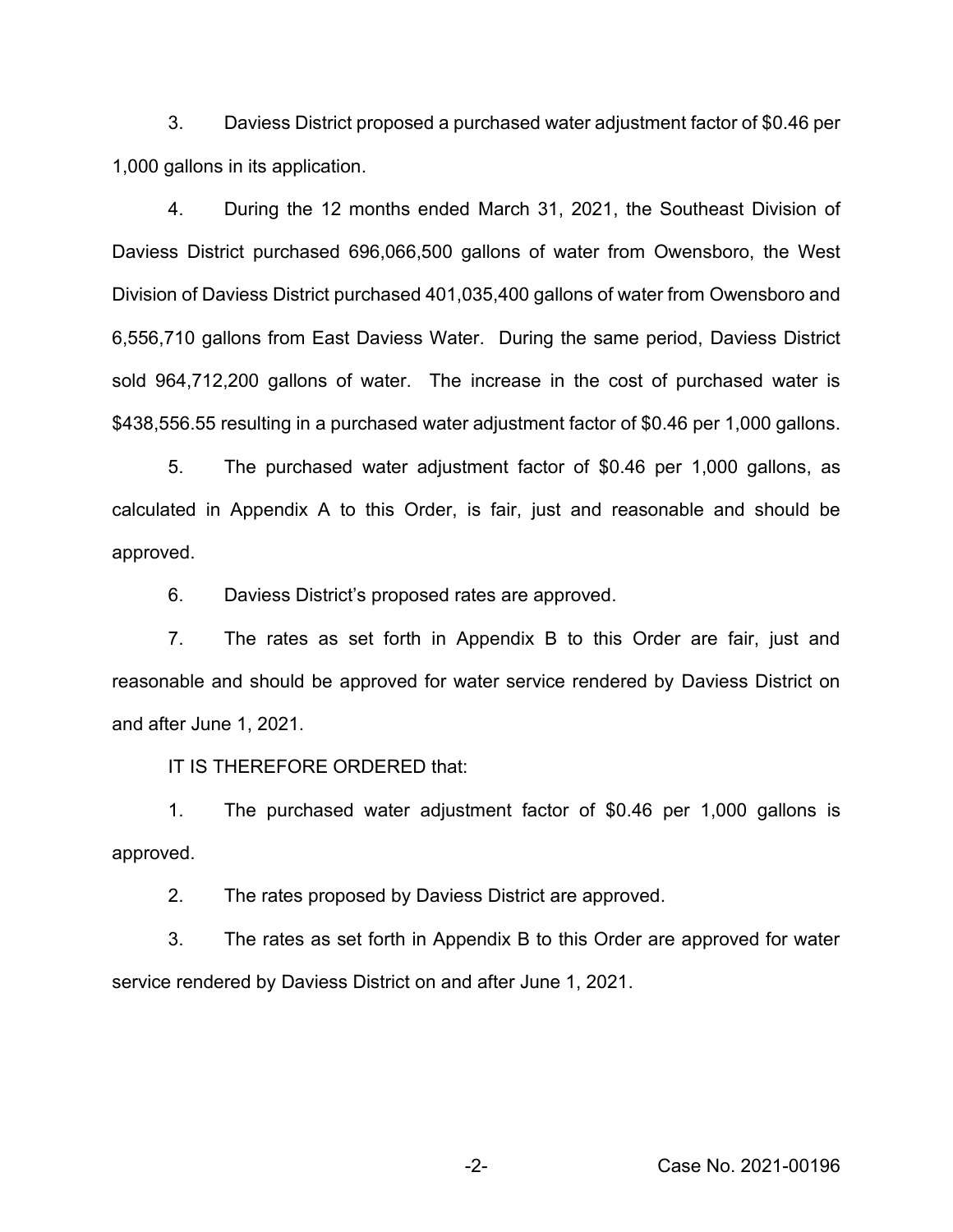4. Within 20 days of the date of entry of this Order, Daviess District shall file with the Commission, using the Commission's electronic Tariff Filing System, revised tariff sheets showing the rates approved herein.

5. This case is closed and removed from the Commission's docket.

# [REMAINDER OF PAGE INTENTIONALLY LEFT BLANK]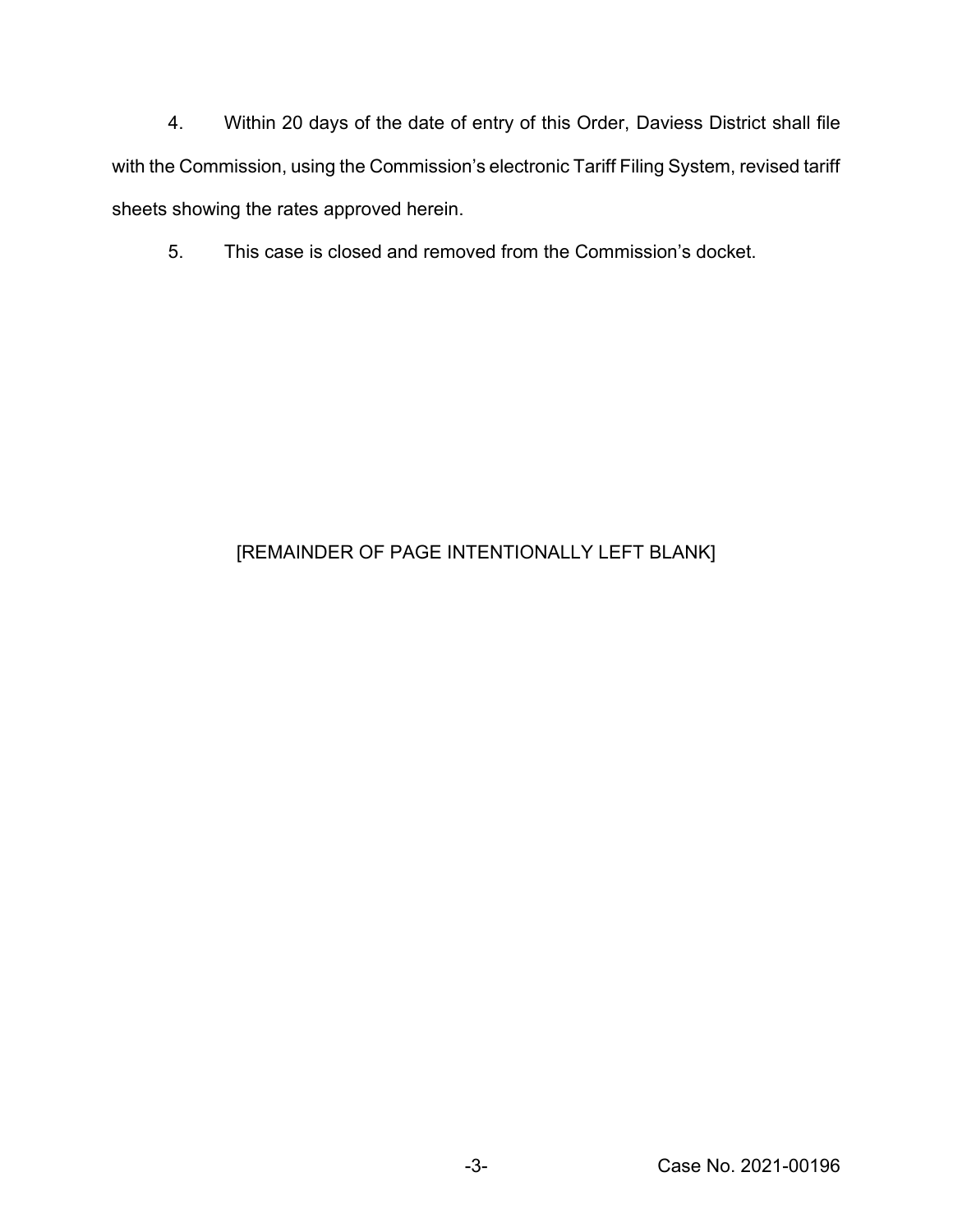By the Commission



ATTEST:

\_\_\_\_\_\_\_\_\_\_\_\_\_\_\_\_\_\_\_\_\_\_

Executive Director

Case No. 2021-00196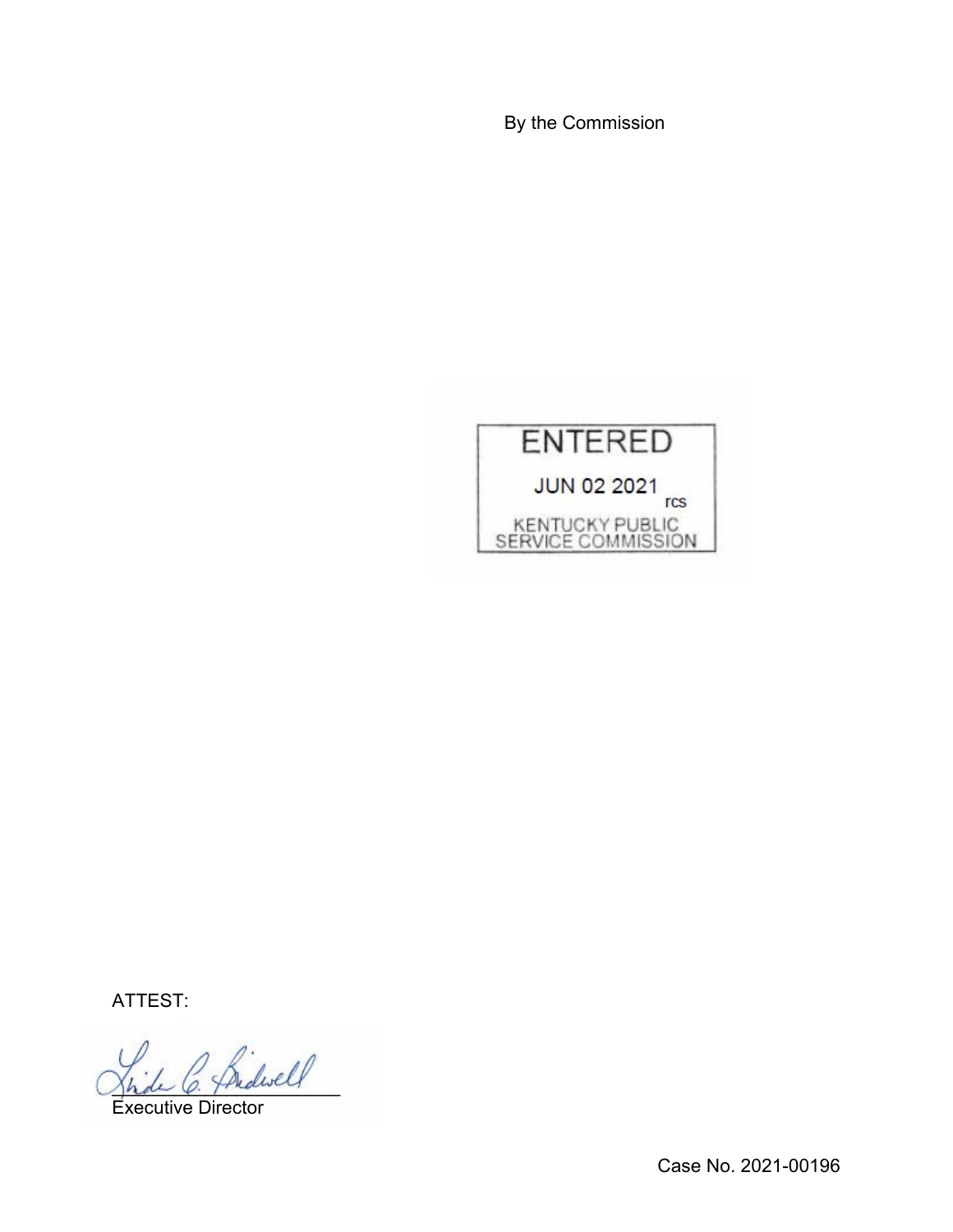## APPENDIX A

## APPENDIX TO AN ORDER OF THE KENTUCKY PUBLIC SERVICE COMMISSION IN CASE NO. 2021-00196 DATED JUN 02 2021

|                                                                            | <b>Base Rate</b>                                           | New Rate                                              | Increase                       |
|----------------------------------------------------------------------------|------------------------------------------------------------|-------------------------------------------------------|--------------------------------|
| <b>Owensboro for Southeast Division</b>                                    |                                                            |                                                       |                                |
| <b>Purchases in Gallons</b>                                                | 696,066,500                                                | 696,066,500                                           |                                |
| Wholesale rate                                                             | <u>\$2.35/1,000</u>                                        | \$2.77/1,000                                          |                                |
|                                                                            | \$1,635,756.28                                             | \$1,928,104.21                                        | \$292,347.93                   |
| Owensboro for West Division                                                |                                                            |                                                       |                                |
| <b>Purchases in Gallons</b>                                                | 401,035,400                                                | 401,035,400                                           |                                |
| Wholesale rate                                                             | $$2.80/1,000$ \$                                           | <u>\$3.16/1000</u><br>$$3.16/1000 \ $$ \$1,267,271.86 |                                |
|                                                                            | $$1,122,899.12$ $\overline{\$}$                            |                                                       | \$144,372.74<br>$\mathfrak{L}$ |
| <b>East Daviess Water</b><br><b>Purchases in Gallons</b><br>Wholesale rate | 6,556,710<br>$$2.59/1,000$ \$<br>\$16,981.88               | 6,556,710<br>$$2.87/1000$ \$<br>\$18,817.76           | \$1,835.88                     |
| Increased water cost                                                       |                                                            |                                                       | \$<br>\$438,556.55             |
| Increased water cost                                                       | \$438,556.55<br>964,712,200<br>\$ 0.4546 per 1,000 Gallons |                                                       | \$<br>X                        |
|                                                                            | or $$0.46$ per                                             | 1,000 Gallons                                         |                                |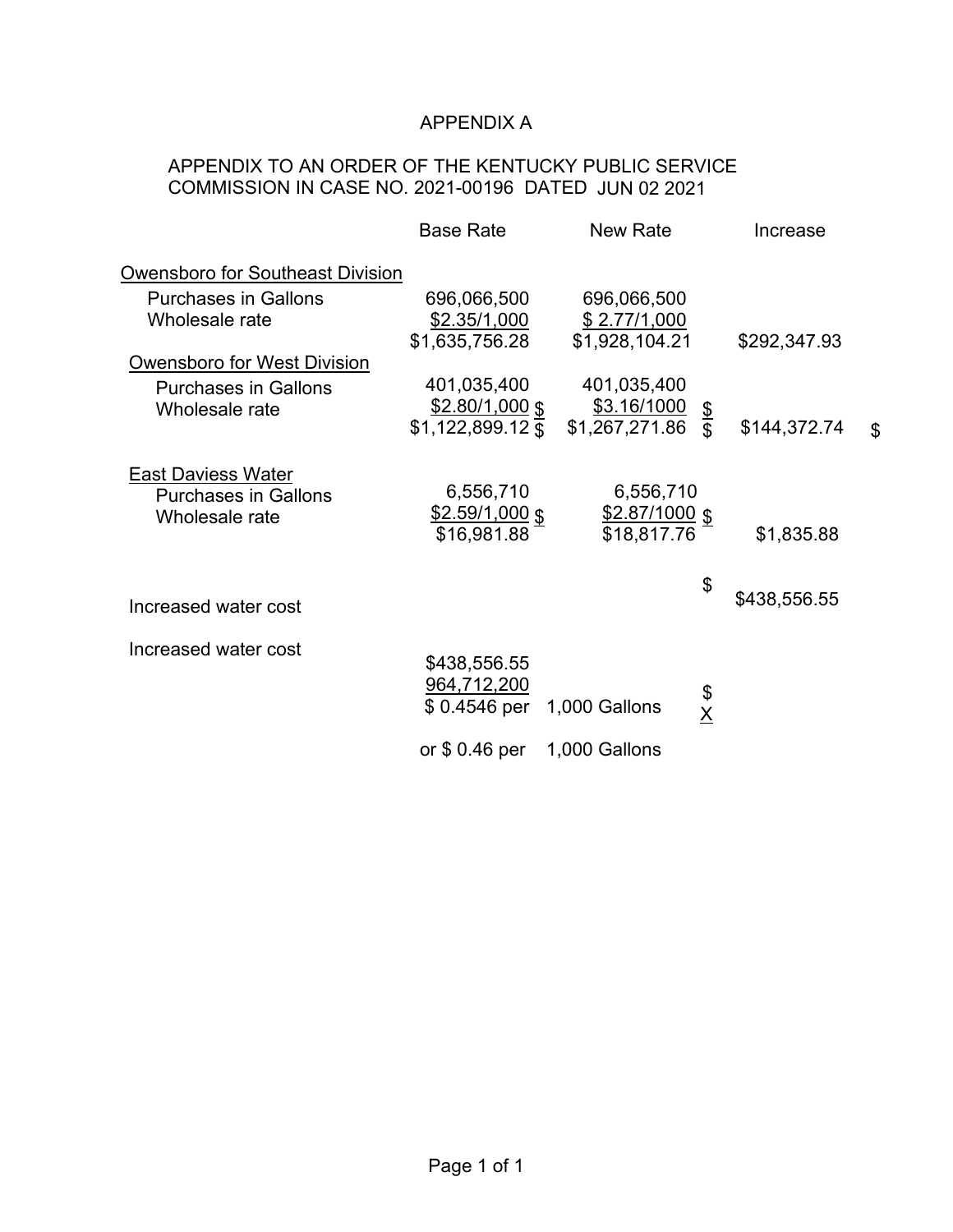## APPENDIX B

## APPENDIX TO AN ORDER OF THE KENTUCKY PUBLIC SERVICE COMMISSION IN CASE NO. 2021-00196 DATED JUN 02 2021

The following rates and charges are prescribed for the customers in the area served by Daviess County Water District. All other rates and charges not specifically mentioned herein shall remain the same as those in effect under the authority of the Commission prior to the effective date of this Order.

## Monthly Water Rates

| <b>Southeast Division</b><br>First 20,000 Gallons<br>Over 20,000 Gallons | \$ | 0.00561 per gallon<br>0.00461 per gallon |
|--------------------------------------------------------------------------|----|------------------------------------------|
| Wholesale                                                                | \$ | 0.00375 per gallon                       |
| <b>West Division</b><br>First 20,000 Gallons<br>Over 20,000 Gallons      | \$ | 0.00672 per gallon<br>0.00551 per gallon |
| Wholesale                                                                | S  | 0.00484 per gallon                       |